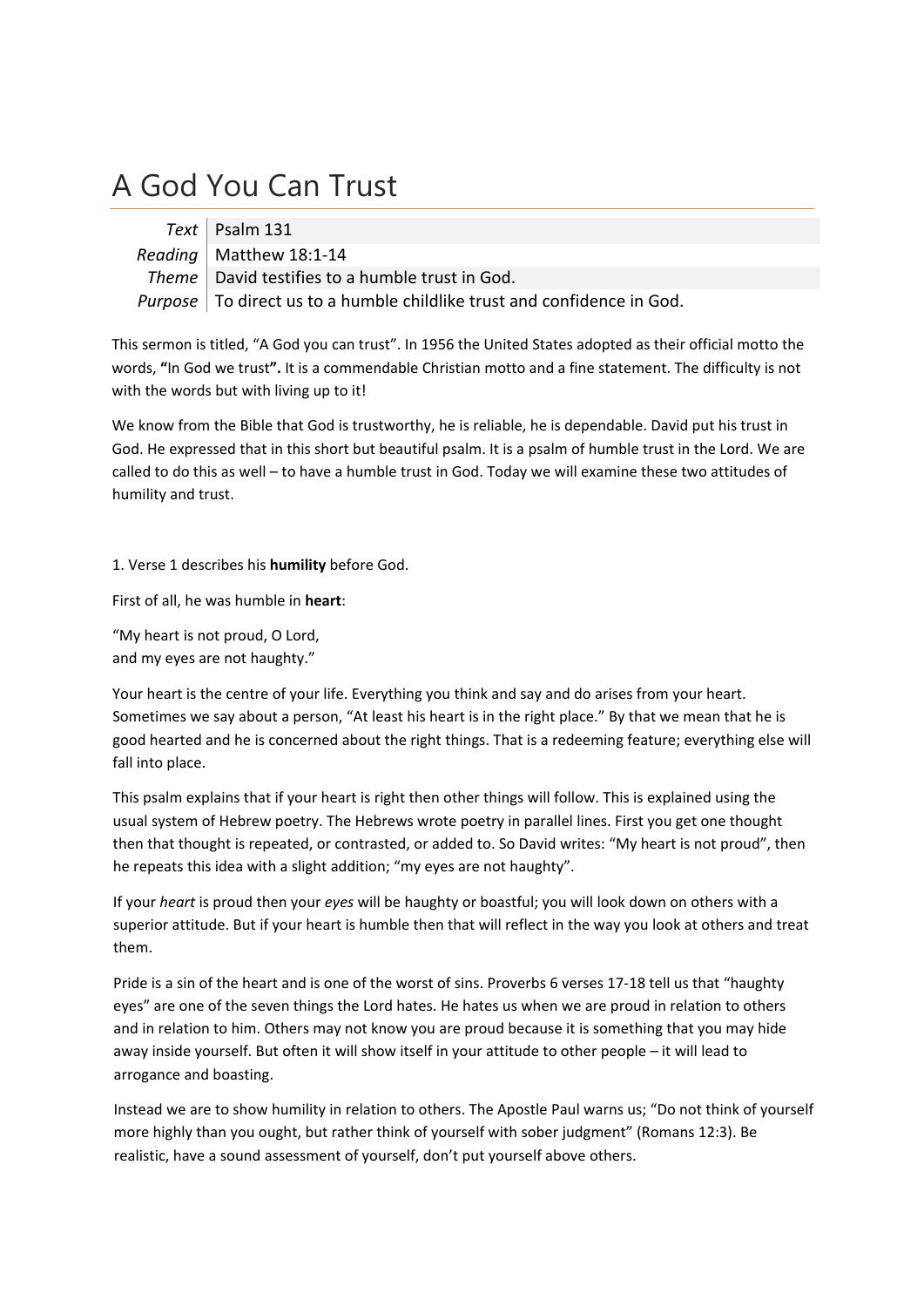And don't put yourself above God. We must recognize who we are – sinners who have fallen short of the glory of God. He knows who we are and what we are like. He sees into every nook and cranny of our minds and lives. Nothing is hidden from him. So we have no cause for pride.

We need to learn to say, "My heart is not proud, O Lord, my eyes are not haughty." Spurgeon notes that this might be one of the shortest of the psalms but this lesson of humility takes a long time to learn.

Jesus spoke about this humility in the passage we read in Matthew 18. The disciples asked him, "Who is the greatest in the kingdom of heaven?" (You can see the attitude of pride even in the question). In response Jesus called a little child and had him stand among them. He said; "I tell you the truth, unless you change and become like little children, you will never enter the kingdom of heaven. Therefore, whoever humbles himself like this little child is the greatest in the kingdom of heaven." (Matthew 18:3)

Jesus not only taught us to be humble but he led us by his example. He did not consider equality with God something to be grasped but made himself nothing – he humbled himself. (Philippians 2:6) He said; Even the Son of Man did not come to be served, but to serve, and to give his life as a ransom for many." (Mark 9:35)

But verse 1 not only describes humility of heart but also of **mind.**

"I do not concern myself with great matters or things too wonderful for me."

These lines warn us against the sin of **presumption** – of presuming to know too much.

We need to remember that many things are *beyond our comprehension*, beyond our understanding.

We are only human; we are limited; we don't know everything. The rapid expansion of knowledge makes us very aware of that. Knowledge is becoming more and more specialized. Some has said that "a specialist is someone who learns more and more about less and less until he knows everything about nothing!" Compared to God we know nothing at all. He is the Creator, we are his creatures; he is infinite, we are finite; he is all wise, we are foolish.

David was aware of that when he wrote;

"I do not concern myself with great matters or things too wonderful for me." (v 1b)

He may have been thinking of Deuteronomy 29:29, "The secret things belong to the Lord but the things revealed belong to us and our children forever, that we may follow all the words of this law." There are many things God has revealed to us, and we may explore these to all their depths, and we should obey all he has commanded us; but there are other things he has kept hidden from us that we must not curiously pry into. That is true of doctrines such as God's election and predestination and how that relates to our responsibility. We need to understand these truths as best as we can, but we also need to know where to stop lest we go too far.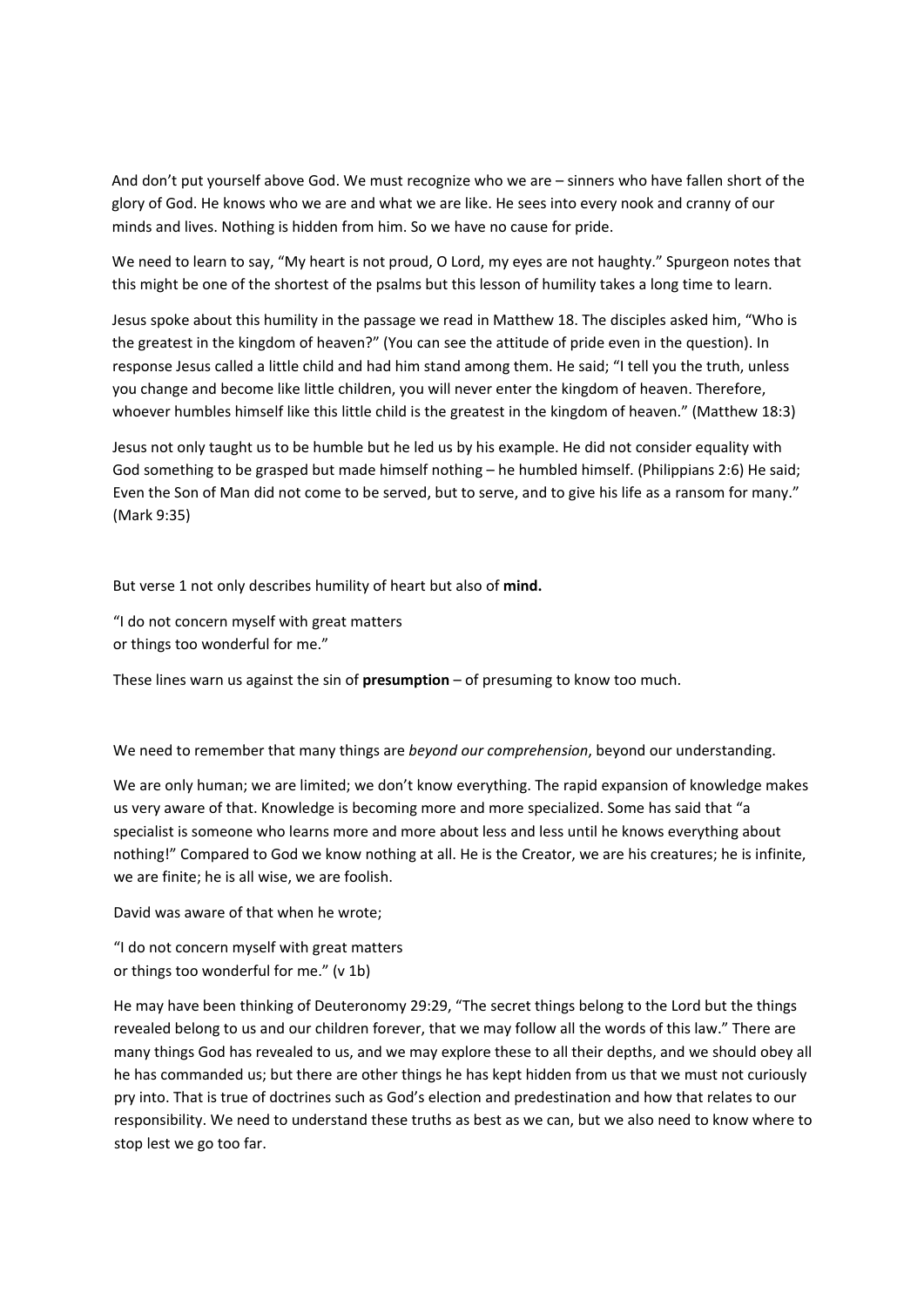This is also true of God's providence in our lives and in the lives of others. Why does God allow a massive tsunami, or a powerful earthquake, or devastating fires? Why does a young woman die of cancer? Why does a young godly couple struggle to have children? What is God doing in this miscarriage, or that cot death? Why does God allow such tragedies?!

The truth is, we do not know. Here we need humility of mind. These are "great matters", they are "too wonderful for me", beyond and above us. Here you and I need to trust in God.

Job came to understand this after his time of great suffering. He had complained to God and raised many objections and questions about what God had done to him! Then God spoke to him.

After that Job said; "Surely I spoke of things I did not understand, things too wonderful for me to know." (Job 42:3). We need this same attitude of mind; we must accept that there is much that is beyond our comprehension.

## There is also much that is *beyond our control*.

Consider what is going on in the world in Syria, in the Middle East, in the stock market, and even all the issues going on in our own nation.

Think about what is happening in the church in this country, in our own denomination, or even in our own family.

Yes, there is often something we can do, even it is just to pray, but there is much that is beyond our control. We must trust in God, believing that he is sovereign and he will work out all things according to his will.

Guard against the sins of pride and presumption; instead, we need humility of mind and heart.

## 2. Secondly, verse 2 describes David's **trust**

*I have stilled and quieted my soul; Like a weaned child with its mother, Like a weaned child is my soul within me.*

It is not easy to quiet your soul, especially in the rush and turmoil of our hectic world. But it's not only the pace and fury of the world that makes this hard, but also what goes on in our own hearts and minds. We are so easily irritated, carried away by our emotions, so quickly angered; by nature we are prone to worry and anxiety. Spurgeon says that it is easier to calm the sea, or rule the world or tame a tiger than to quiet your soul.

Yet David had learned to do this, to be composed, to be calm, to still his heart before his Lord.

He gives us a picture of this; that of a weaned child with his mother. A weaned child is one who has finished breastfeeding. In that culture they continued breastfeeding much longer than mothers do today, even up to the age of four or five.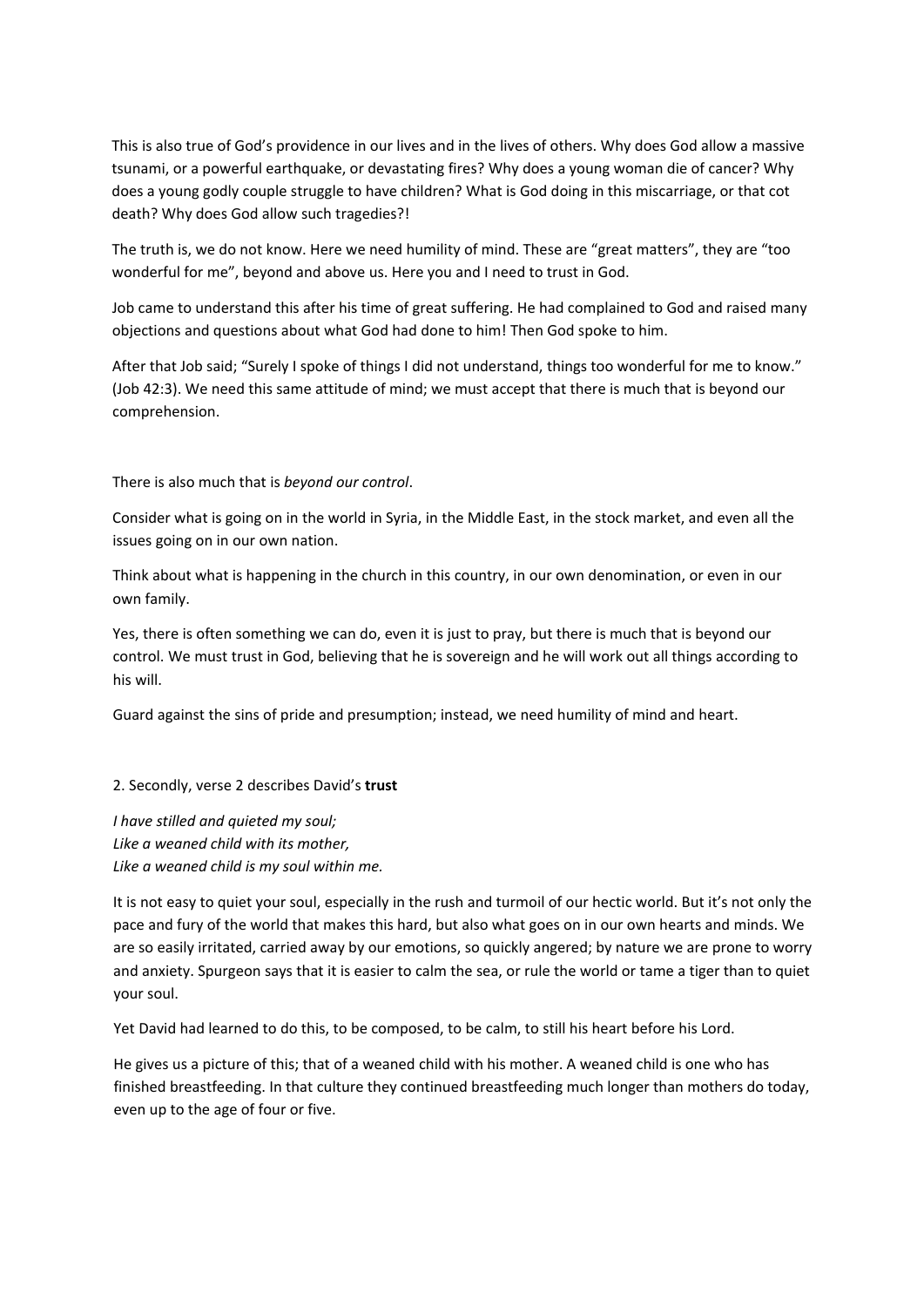Little babies still breast-feeding can be very demanding; they are impatient; they can't wait to get their milk and they want it now! A little baby is selfish and self‐centred.

But a child who has been weaned is a little older and has learnt to trust his mother and to be patient.

Studies show that the first year and a half to three years are critical for a child to develop bonding and attachment to his parents. "The child learns that if he has a need, someone will gratify that need, and the gratification leads to the development of his trust in others." (*Adoption and the Hurt Child,* Keck & Kupecky) His parents will pick him up, hold him, feed him, talk to him, look at him, change him. This cycle of need and gratification during those first few years builds trust in the child. He becomes confident that his mother will feed him and look after him. Such a child is happy to be with his mother and he feels secure in that relationship.

David uses this as a picture of the believer's relationship with God. It is a picture of trust, confidence, security and peace. Through our experiences of God we learn to trust in him, depend on him and lean on him. We believe he will look after us, provide for us and care for us.

This is based, of course, on what we know about God. We need to know him well enough to know we can trust him.

You can compare this to your relationship with other people. There are some people you get to know well and you find they are reliable and faithful – you know you can depend on them and trust them.

This is certainly true of God. The more you get to know him the more you will trust him; you will find that he is utterly reliable, completely faithful, totally dependable. You can trust him, like a weaned child with his mother.

We know this especially because of what God has done in and through the Lord Jesus Christ. God has kept his promises. He has sent his One and Only Son, Jesus, to be one of us, to teach us about the Father, to demonstrate his love for us, to make him known. Everything that Jesus has done and is doing is proof that God is faithful, reliable and dependable.

You can trust him in times of sorrow and grief, in loneliness and sadness, in trouble and trial, in sickness and pain.

It is true, as William Cowper wrote in his hymn; "*God moves in a mysterious way, his wonders to perform*." Yet, Cowper also wrote;

*His purposes will ripen fast, Unfolding every hour; The bud may have a bitter taste, But sweet will be the flower.*

This truth is also expressed in the well-known poem, "The Weaving."

Life is but a weaving between my God and me; I may not choose the colours, He knows what they should be.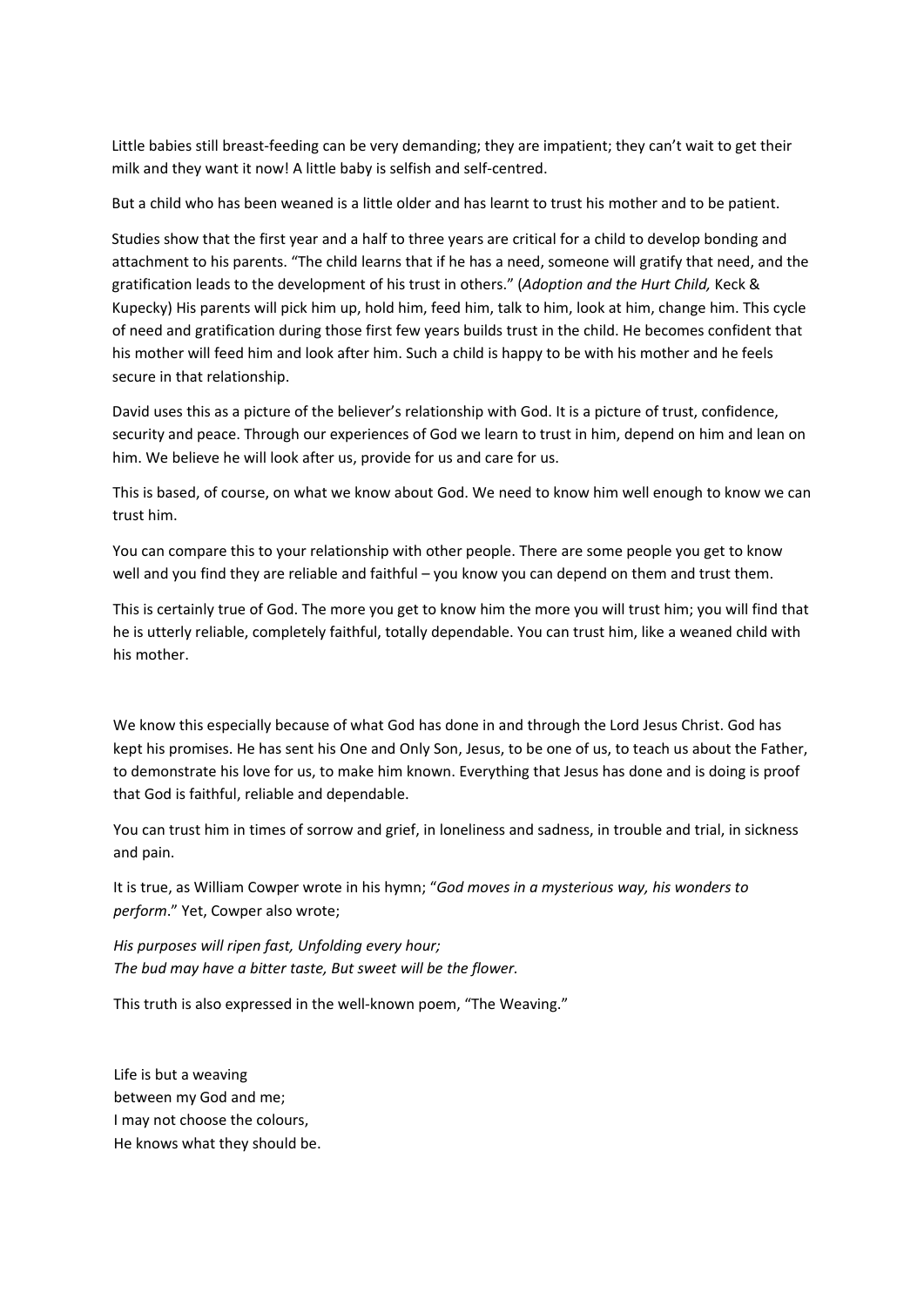For He can view the pattern Upon the upper side, While I can see it only On this, the underside.

Sometimes He weaveth sorrow, Which seemeth strange to me; But I will trust His judgment, And work on faithfully.

'Tis He who fills the shuttle, He knows just what is best; So I shall weave in earnest And leave with Him the rest.

At last, when life is ended, With Him I shall abide, And I may view the pattern Upon the upper side,

Then I shall know the reason Why pain with joy entwined, Was woven in the fabric Of life that God designed.

In this psalm David expresses a humble trust in God. This is our trust, the trust of all who know God through the Lord Jesus. We are not proud in our hearts nor are we presumptuous in our minds. Rather we trust him like a child trusts his parent.

So, having expressed this truth, David expands it to address all Israel; "**O Israel, put your hope in the Lord, both now and forevermore.**"

The nation of Israel needed to hope in the Lord. They needed to keep looking forward to David's greater Son, the Messiah, the One Promised. They looked to him for salvation and redemption and freedom and life. They looked to him as their Star and Sun, as a Light shining in a dark place. They looked to him as their Deliverer.

We know that Jesus has come, and gone to heaven and that he will come again. We too put our hope in the Lord. We too look forward to the future, to the *second* coming of the Lord. Each day our salvation is drawing closer. Each day we are closer to our eternal home. So put your hope in the Lord.

The more you know and love Him, the more you will be able to trust in him and put your hope in him.

Live close to God.

Get to know him better as your Father in heaven.